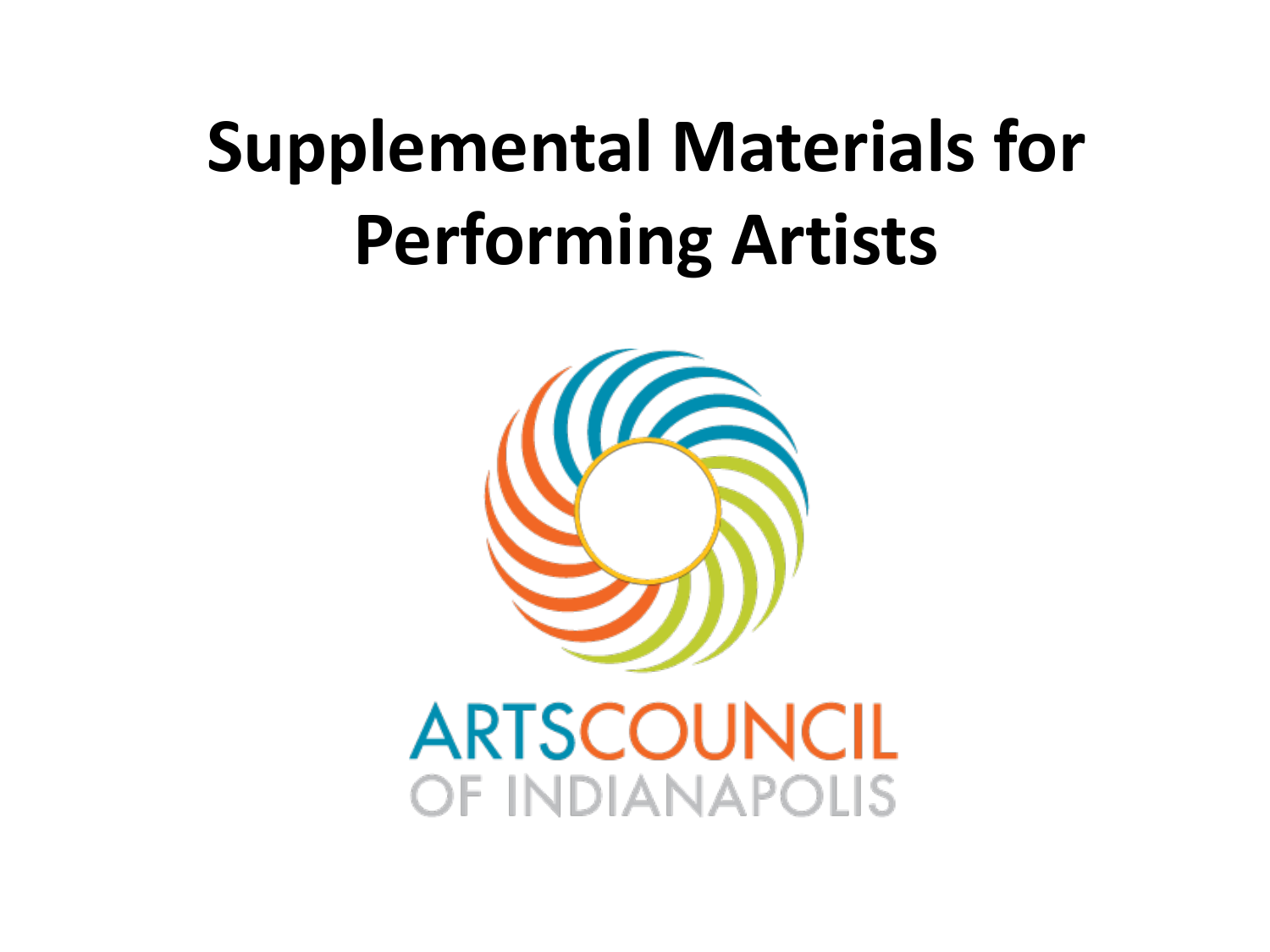### What are Supplemental Materials?

- **Work Samples**  (primary) video of live performance, (secondary) film stills or photographs of performance
- **Support Materials**  Not examples of artwork or performances, rather documents that support your experience such as letters of recommendation, critical reviews, printed programs, etc.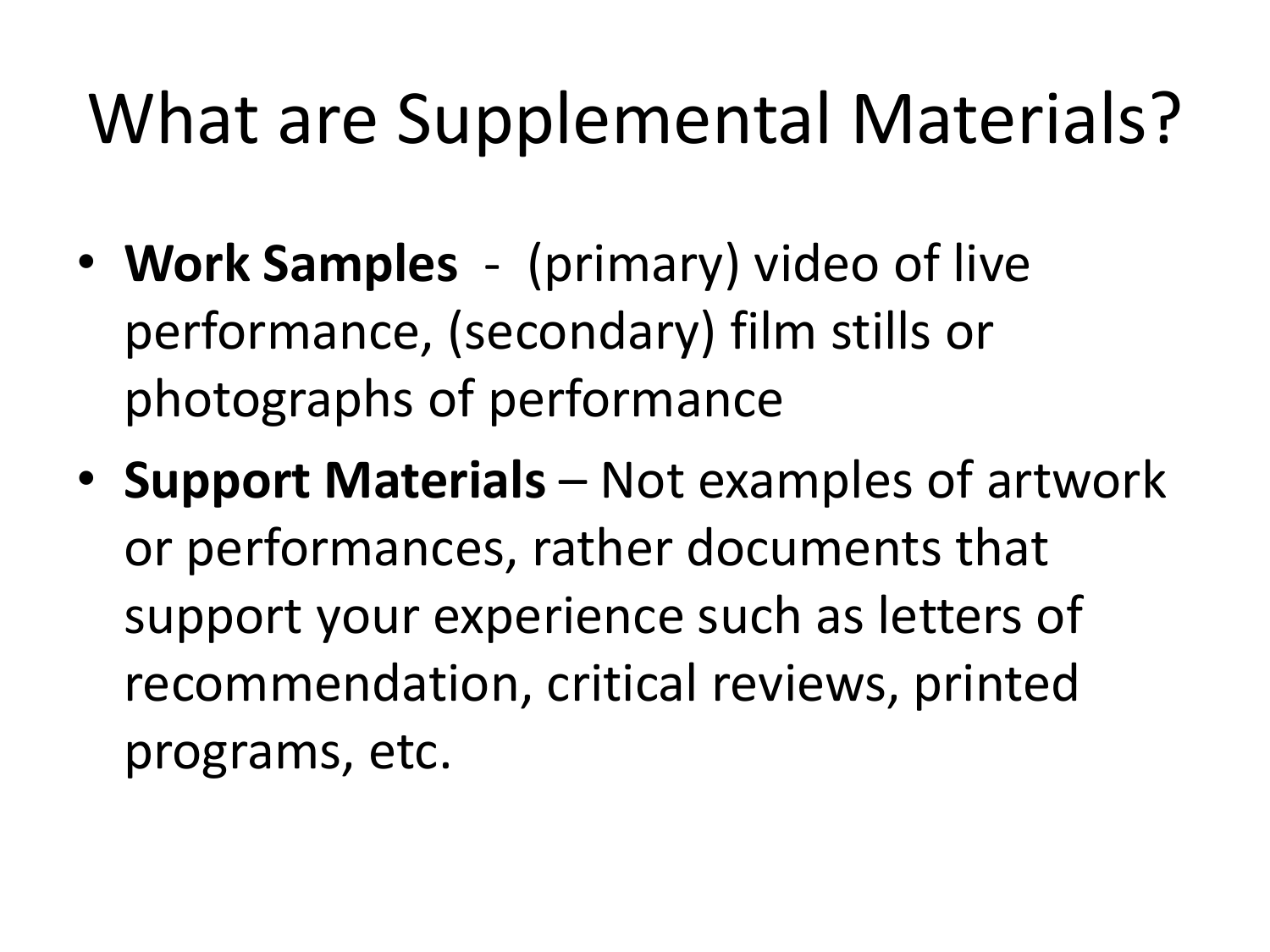# Uses for documentation

- Professional documentation of your work can be used for many things:
	- $\checkmark$  Marketing
	- $\checkmark$  Personal/Professional archives
	- $\checkmark$  CV/Resume
	- $\checkmark$  Auditions
	- $\checkmark$  Employment
	- $\checkmark$  Teaching roles
	- $\checkmark$  Grant and fellowship applications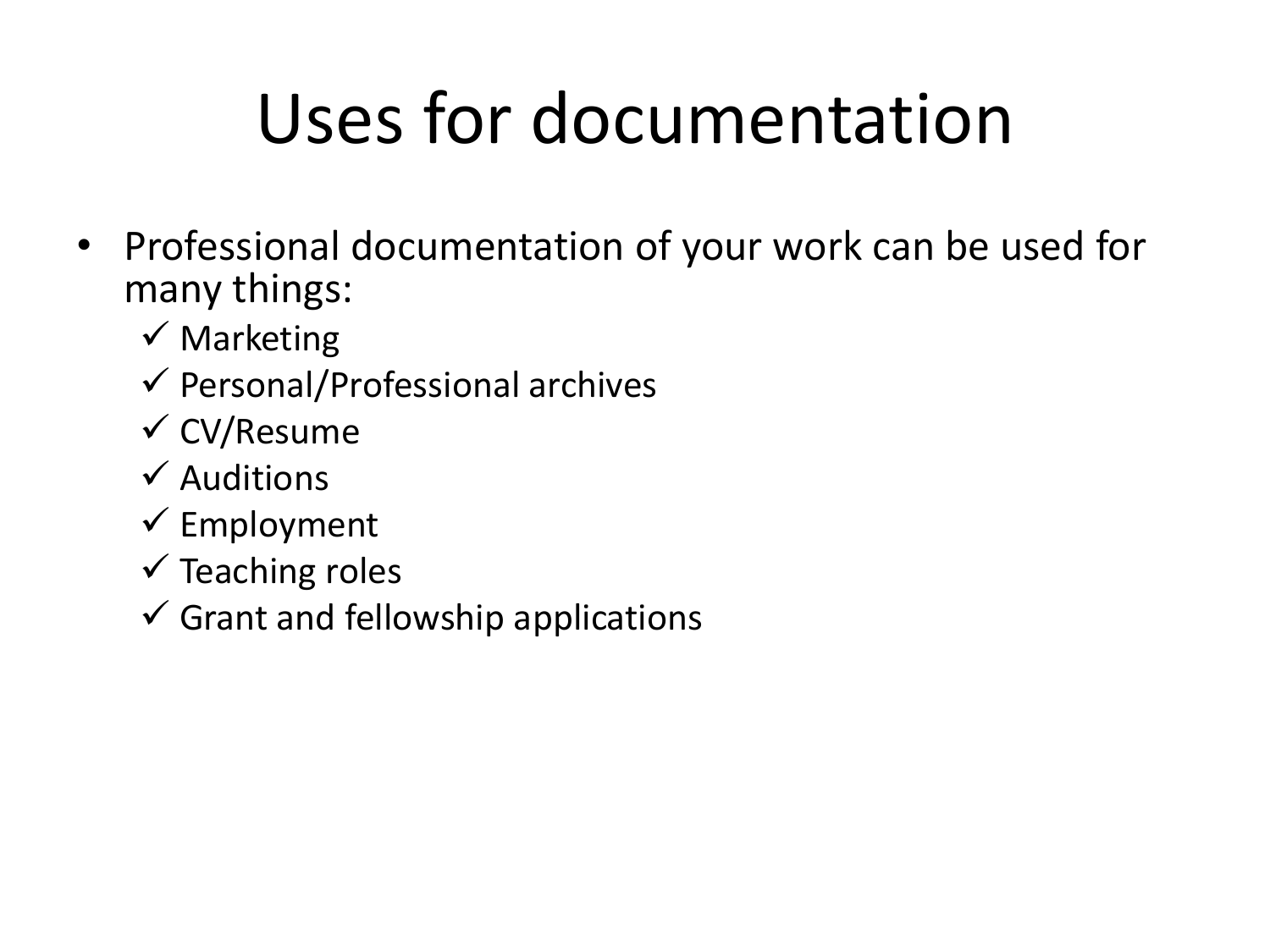# Work Samples – Performing Artists

- **Videos** Having video documentation of your work is critical.
	- Live, professionally shot performances are ideal, but if unavailable, dress rehearsals are acceptable.
	- If union contracts prevent filming of live performances, get creative and film a monologue OR create a video that includes still photographs of live performances with an audio performance of a monologue.
- **Photographs** Photos are great as additional work samples but should never take the place of video documentation
	- Professional headshots
	- Professional live performance photographs
- Never submit student work or unfinished/unpolished work\*
- Always include an appropriate description
- Start with strongest video examples followed by a few photographs

\* See the Arts Council's Artist Resources Blog Vendors List to learn about videographers and photographers who can help document your work.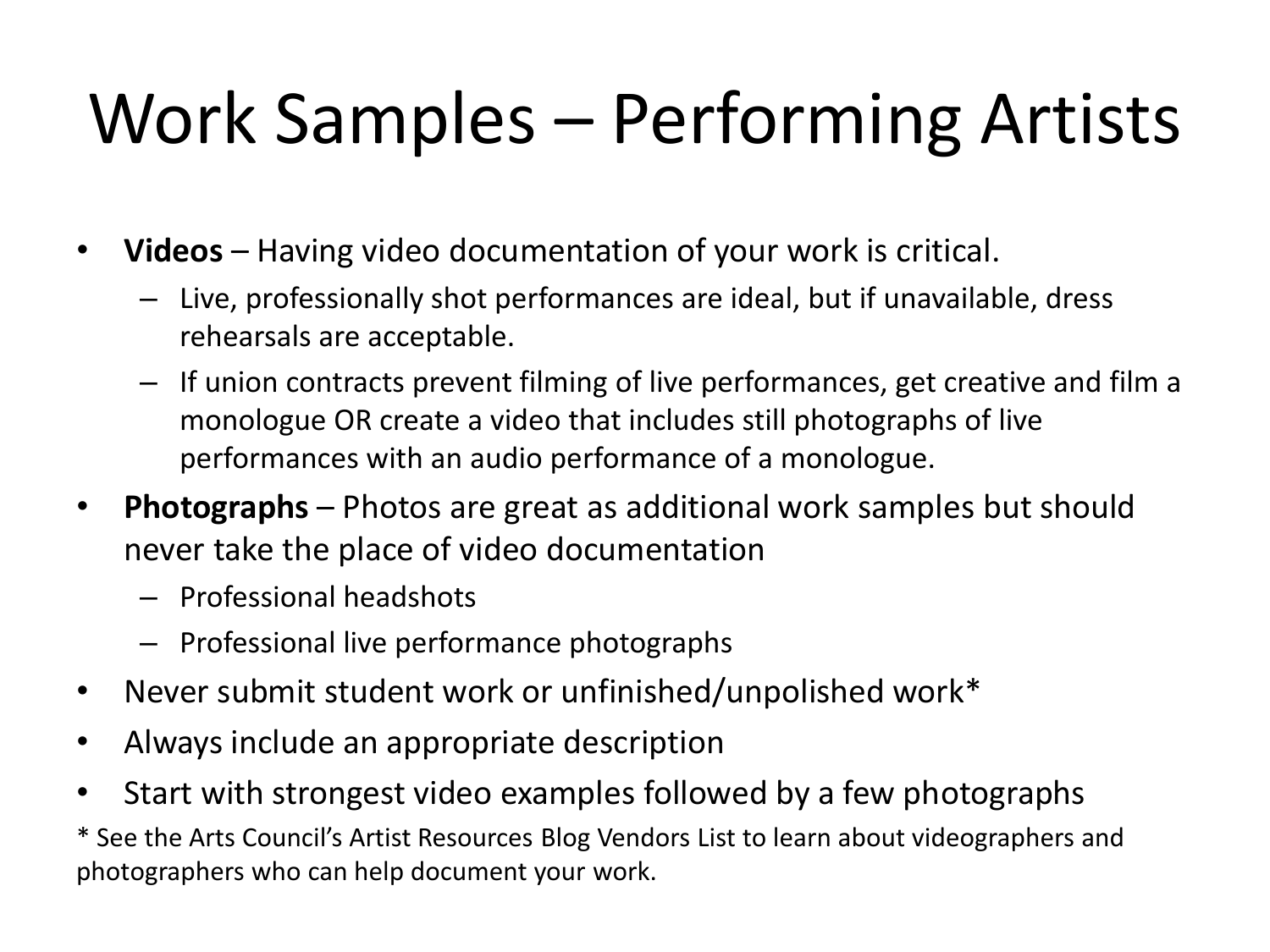### Work Samples - Actors

- A headshot is NOT a work sample.
- Video of performance is essential. Still photos will not suffice.
- Show range while keeping focus within the last 3 years is best.
- Adequate descriptions if submitting still photos or individual video excerpts.

Tip: You can create a video that shows brief clips from past performances along with narration or an interview with you talking about your career, a past show, etc.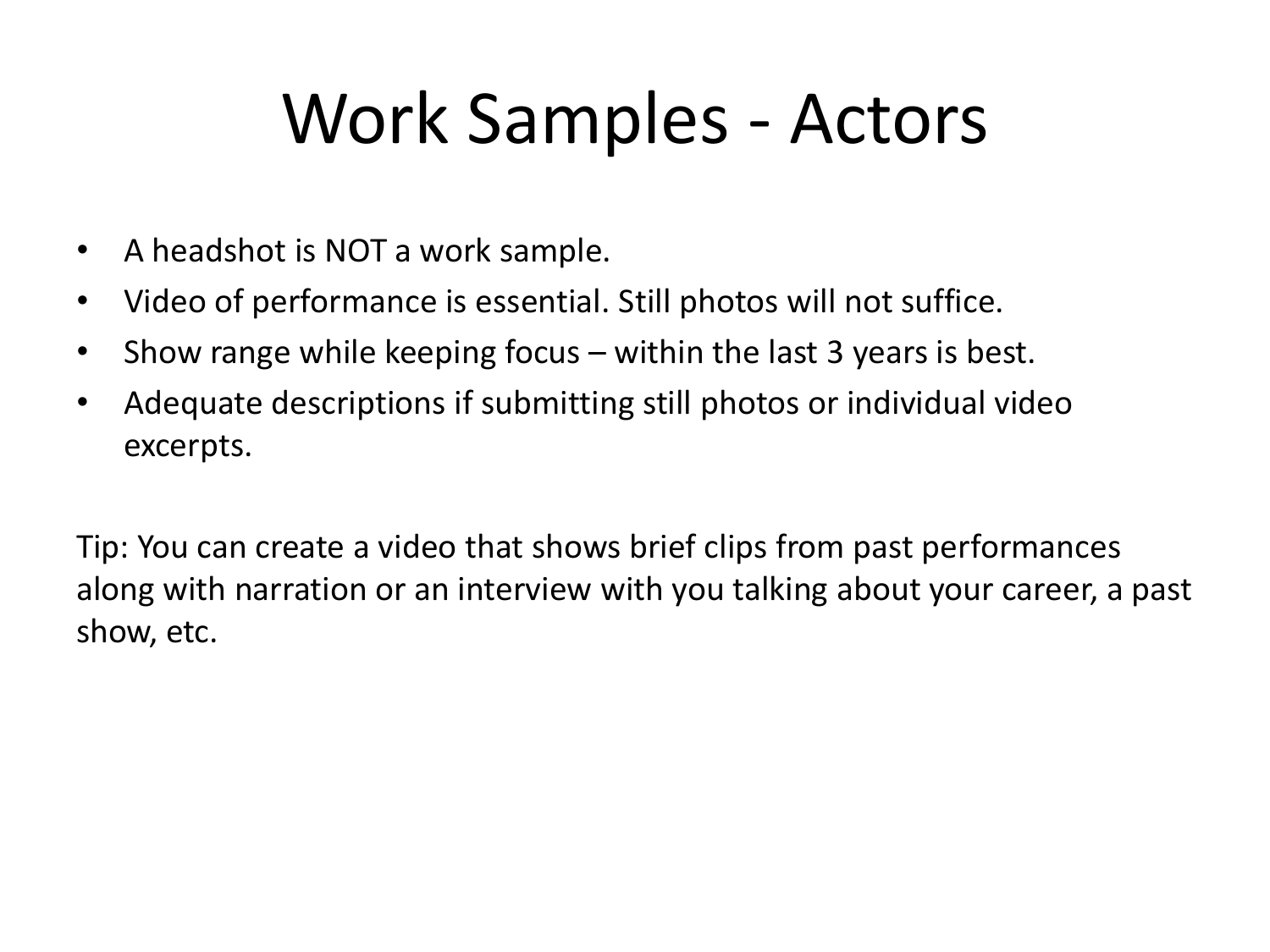### Work Samples: Musicians

- Audio files of studio recordings are preferred
- Audio files of live recordings are acceptable
- Video samples of live performances are acceptable
- Video of performance rehearsal are acceptable
- Samples of solo work is critical if musician is part of a band or orchestra but is applying for individual funding
- Show variety and range including contrasting styles without losing focus.
- Adequate descriptions: soloist, composer, vocalist, etc.

Suggestion: If high quality video of performance is not available, create a slideshow of performance stills with a background of the vocal/musical accompaniment.

\* See the Arts Council's Artist Blog for references to local studios that can record your music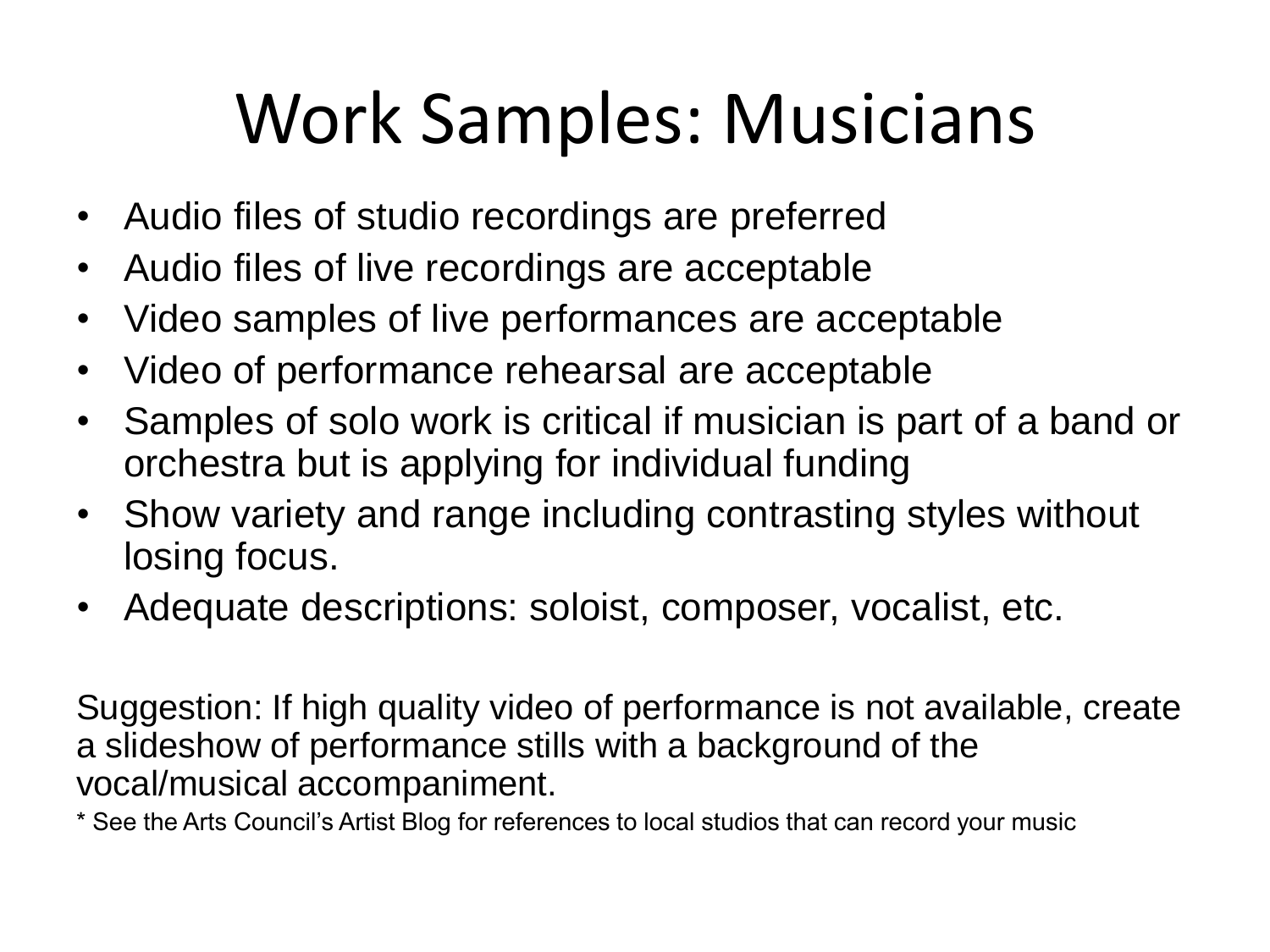# Technology requirements

- Each grant or application will have its own requirements so you will need to be flexible and make sure you can submit within stated guidelines
- Having options available in multiple file types and media is always helpful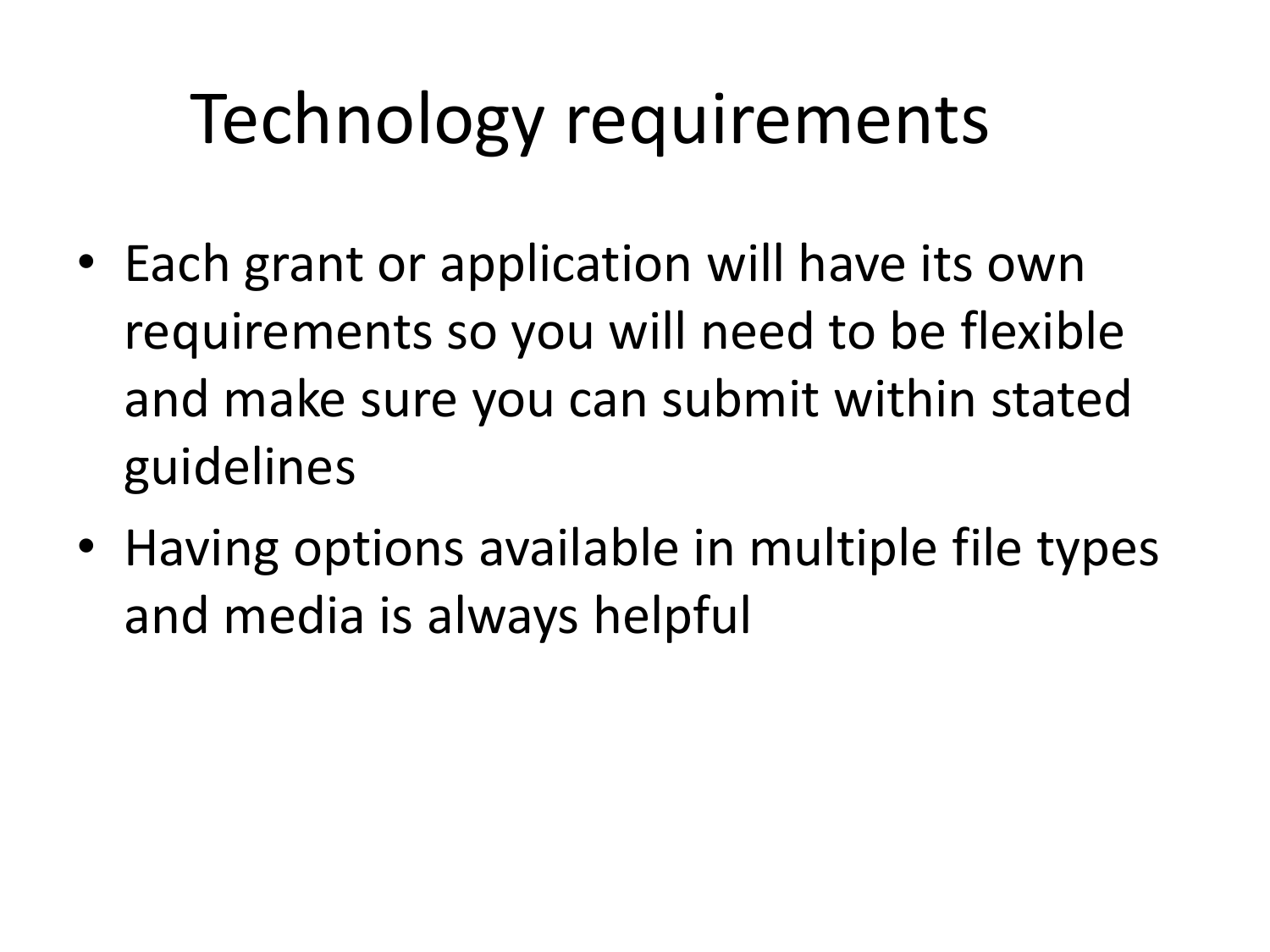# Support Materials

Should be recent (within 3-5 years or as specified by the guidelines)

- Critical reviews
- Feature stories about you and your work
- Letters of support
- Brochures, postcards, programs, etc.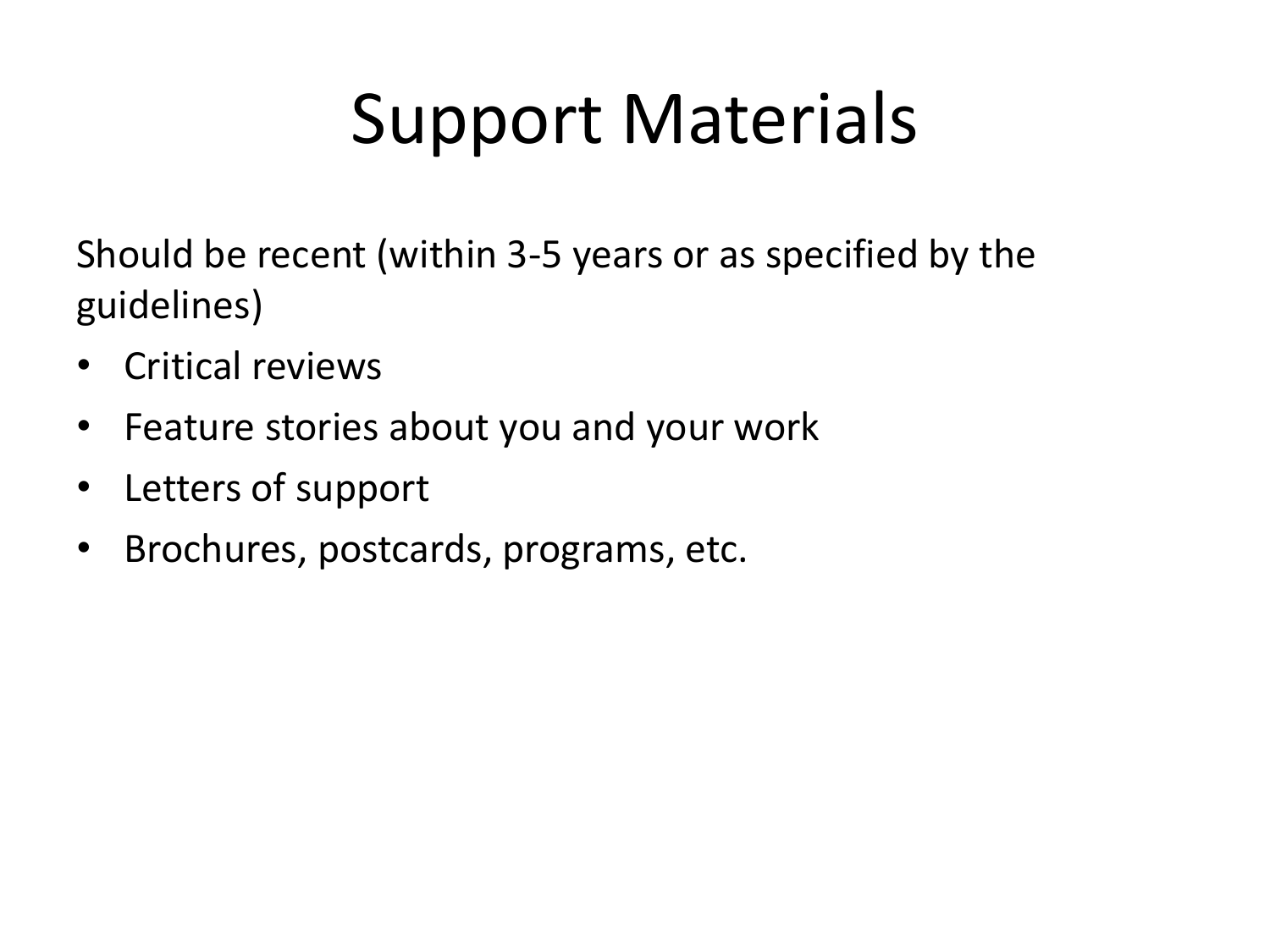#### Tips for a successful grant proposal.

- FOCUS!
- Know your audience.
- Know the process of the review panel.
- Ask how the panel will view the submissions.
- Supplemental materials are not a last minute task.
- Turn in two weeks early if possible.
- Read the guidelines if unclear, call and ask.
- Label all materials (don't include anything you need back)
- Test your links, CD and/or DVD on multiple systems before you submit.
- If you don't receive the grant, talk to the organization and apply again next time. The panel likely changes each round as does the pool of applicants.